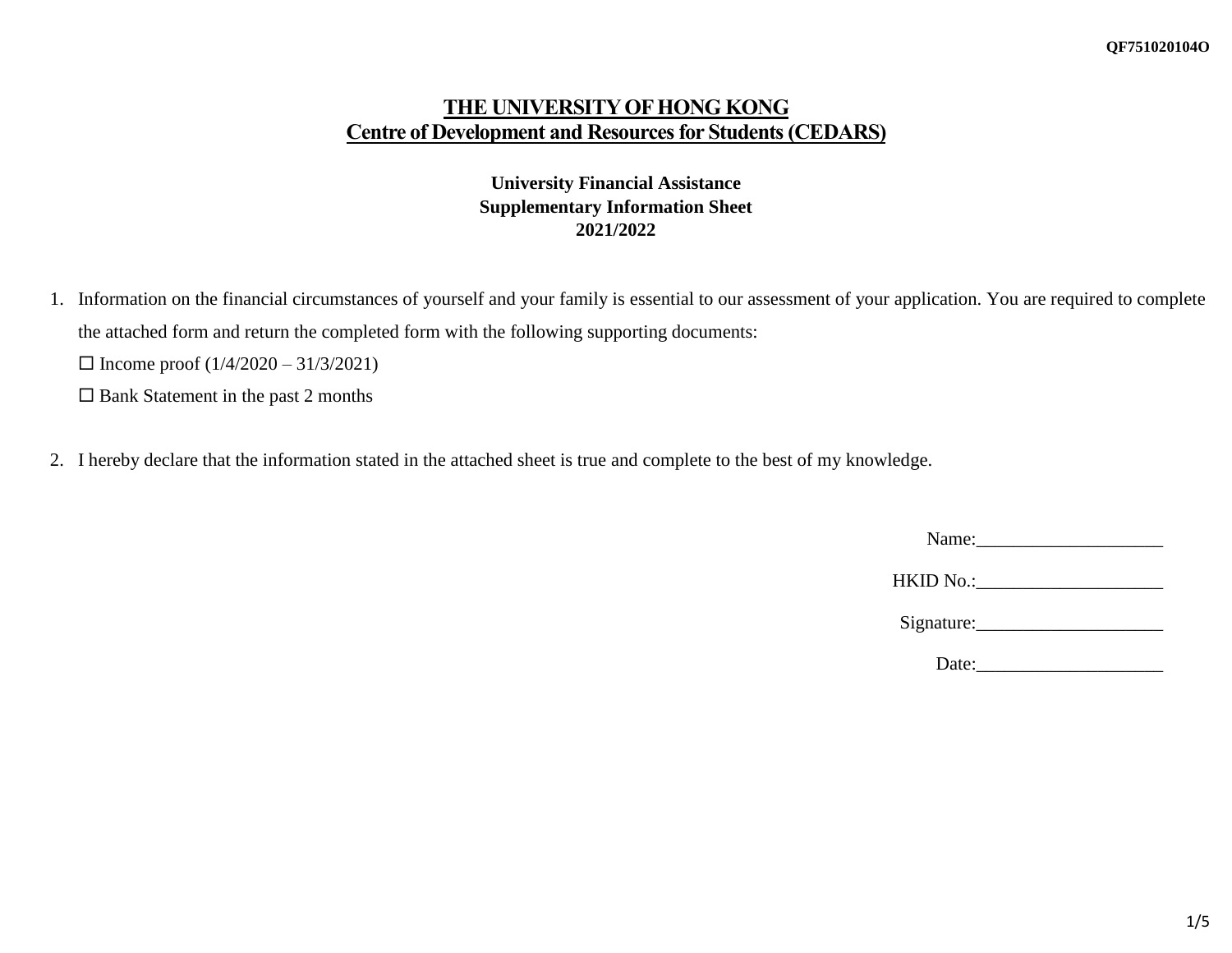## **QF751020104O**

## **TABLE 1 FAMILY MEMBERS Section A: Applicant and applicant's parents or spouse**

| Code<br>No.<br>(CN) | Relationship<br>with<br>Applicant | Name                   | Month<br>& Year<br>-of<br>Birth | Present<br>Occupation /<br>Employment<br>(state name of<br>post and grade<br>$/$ rank) | Present<br>Monthly<br>Income | Present Employer / Firm /<br>School<br>Name / Year of Study<br>a)<br>(only applicable to<br>students)<br>Contact Telephone No.<br>b)<br>Full/Part-time (if there<br>c)<br>is not enough space here<br>to fill in all the<br>information, please add<br>page or use Table 5 on<br>page 5.) | Salary / Wage /<br>Bonus /<br>Allowance<br>Part-time<br>income /<br>(excluding)<br>Employee's<br>contribution to<br>MPF/<br>Provident Fund)<br>$(1.4.2020 -$<br>31.3.2021) | <b>Business Profit</b><br>$(1.4.2020 -$<br>31.3.2021 | Alimony#<br>$(1.4.2020 -$<br>31.3.2021) | Rental Income of<br>Property / Land /<br>Carpark / Vehicle<br>/ Vessel<br>$(1.4.2020 -$<br>31.3.2021) | Pension<br>$(1.4.2020 -$<br>31.3.2021) | Other Income<br>(please specify,<br>such as<br>Disability<br>Allowance) $@$<br>$(1.4.2020 -$<br>31.3.2021) | Total | Currently in<br>receipt of<br>CSSA or in<br>receipt of<br><b>CSSA</b><br>throughout<br>the<br>assessment<br>period from<br>1.4.2020 and<br>31.3.2021 @<br>(Yes / No) |
|---------------------|-----------------------------------|------------------------|---------------------------------|----------------------------------------------------------------------------------------|------------------------------|-------------------------------------------------------------------------------------------------------------------------------------------------------------------------------------------------------------------------------------------------------------------------------------------|----------------------------------------------------------------------------------------------------------------------------------------------------------------------------|------------------------------------------------------|-----------------------------------------|-------------------------------------------------------------------------------------------------------|----------------------------------------|------------------------------------------------------------------------------------------------------------|-------|----------------------------------------------------------------------------------------------------------------------------------------------------------------------|
| ı.                  | Applicant                         | (Chinese)<br>(English) |                                 |                                                                                        |                              |                                                                                                                                                                                                                                                                                           |                                                                                                                                                                            |                                                      |                                         |                                                                                                       |                                        |                                                                                                            |       |                                                                                                                                                                      |
|                     | Father*                           | (Chinese)<br>(English) |                                 |                                                                                        |                              |                                                                                                                                                                                                                                                                                           |                                                                                                                                                                            |                                                      |                                         |                                                                                                       |                                        |                                                                                                            |       |                                                                                                                                                                      |
| 3.                  | Mother <sup>*</sup>               | (Chinese)<br>(English) |                                 |                                                                                        |                              |                                                                                                                                                                                                                                                                                           |                                                                                                                                                                            |                                                      |                                         |                                                                                                       |                                        |                                                                                                            |       |                                                                                                                                                                      |
| 4.                  | Spouse^                           | (Chinese)<br>(English) |                                 |                                                                                        |                              |                                                                                                                                                                                                                                                                                           |                                                                                                                                                                            |                                                      |                                         |                                                                                                       |                                        |                                                                                                            |       |                                                                                                                                                                      |

Section A Total Annual Income:

**Section B: Applicant's UNMARRIED sibling(s)** (for married applicant, his/her children) **(residing together but excluding non-Hong Kong residents)**

| Code | Relationship | Name      | Month        | Present        | Present | Present Employer / Firm /         | Salary / Wage / | <b>Business Profit</b> | Alimony       | Rental Income of  | Pension       | Other Income     | Total | Currently in |
|------|--------------|-----------|--------------|----------------|---------|-----------------------------------|-----------------|------------------------|---------------|-------------------|---------------|------------------|-------|--------------|
| No.  | with         |           | &            | Occupation /   | Monthly | School                            | Bonus /         | $(1.4.2020 -$          | $(1.4.2020 -$ | Property / Land / | $(1.4.2020 -$ | (please specify, |       | receipt of   |
| (CN) | Applicant    |           | Year         | Employment     | Income  | Name / Year of Study<br>a)        | Allowance /     | 31.3.2021)             | 31.3.2021)    | Carpark / Vehicle | 31.3.2021)    | such as          |       | CSSA or in   |
|      |              |           | -of          | (state name of |         | (only applicable to               | Part-time       |                        |               | Vessel (1.4.2020) |               | Disability       |       | receipt of   |
|      |              |           | <b>Birth</b> | post and grade |         | students)                         | income /        |                        |               | $-31.3.2021$      |               | Allowance)       |       | CSSA         |
|      |              |           |              | / rank)        |         | Contact Telephone No.<br>b)       | (excluding      |                        |               |                   |               | $(1.4.2020 -$    |       | throughout   |
|      |              |           |              |                |         | Full/Part-time (if there is<br>c) | Employee's      |                        |               |                   |               | 31.3.2021)       |       | the          |
|      |              |           |              |                |         | not enough space here to          | contribution to |                        |               |                   |               |                  |       | assessment   |
|      |              |           |              |                |         | fill in all the information,      | MPF/            |                        |               |                   |               |                  |       | period from  |
|      |              |           |              |                |         | please add page or use            | Provident Fund) |                        |               |                   |               |                  |       | 1.4.2020 and |
|      |              |           |              |                |         | Table 5 on page 5.)               | $(1.4.2020 -$   |                        |               |                   |               |                  |       | 31.3.2021    |
|      |              |           |              |                |         |                                   | 31.3.2021)      |                        |               |                   |               |                  |       | (Yes / No)   |
|      |              | (Chinese) |              |                |         | a)                                |                 |                        |               |                   |               |                  |       |              |
| 5.   |              | (English) |              |                |         |                                   |                 |                        |               |                   |               |                  |       |              |
|      |              |           |              |                |         |                                   |                 |                        |               |                   |               |                  |       |              |
|      |              | (Chinese) |              |                |         | a)                                |                 |                        |               |                   |               |                  |       |              |
| - 6. |              | (English) |              |                |         | $b$                               |                 |                        |               |                   |               |                  |       |              |
|      |              |           |              |                |         | c)                                |                 |                        |               |                   |               |                  |       |              |
|      |              | (Chinese) |              |                |         | a)                                |                 |                        |               |                   |               |                  |       |              |
| 7.   |              | (English) |              |                |         | b)                                |                 |                        |               |                   |               |                  |       |              |
|      |              |           |              |                |         |                                   |                 |                        |               |                   |               |                  |       |              |

Section B Total Annual Income:

## Section C: Applicant's UNMARRIED siblings (s) who has (have) left Hong Kong to study abroad (including those studying in the Mainland or overseas but excluding non-Hong Kong residents) between 1.4.2020 & 31.3 2021

| Code<br>No.<br>(CN) | Relationship with Applicant | Name | Month & Year of Birth | Place / Country of Study | Study Level<br>(e.g. Degree, Master Degree) | Depending on applicant's parents<br>for living<br>(Yes / No) |
|---------------------|-----------------------------|------|-----------------------|--------------------------|---------------------------------------------|--------------------------------------------------------------|
|                     |                             |      |                       |                          |                                             |                                                              |
|                     |                             |      |                       |                          |                                             |                                                              |

# Applicable to divorced person and the amount received for children should also be included

@ CSSA: Comprehensive Social Security Assistance (excluding Old Age Allowance/ Disability Allowance). Please report Disability Allowance in the "Other income" column (not applicable to Table 1 Section E).

\* If your parents are not residing with your family members, please provide details in Table 5 "Additional Information by Applicant". If your parents have divorced or you have divorced^, please state in Table 5.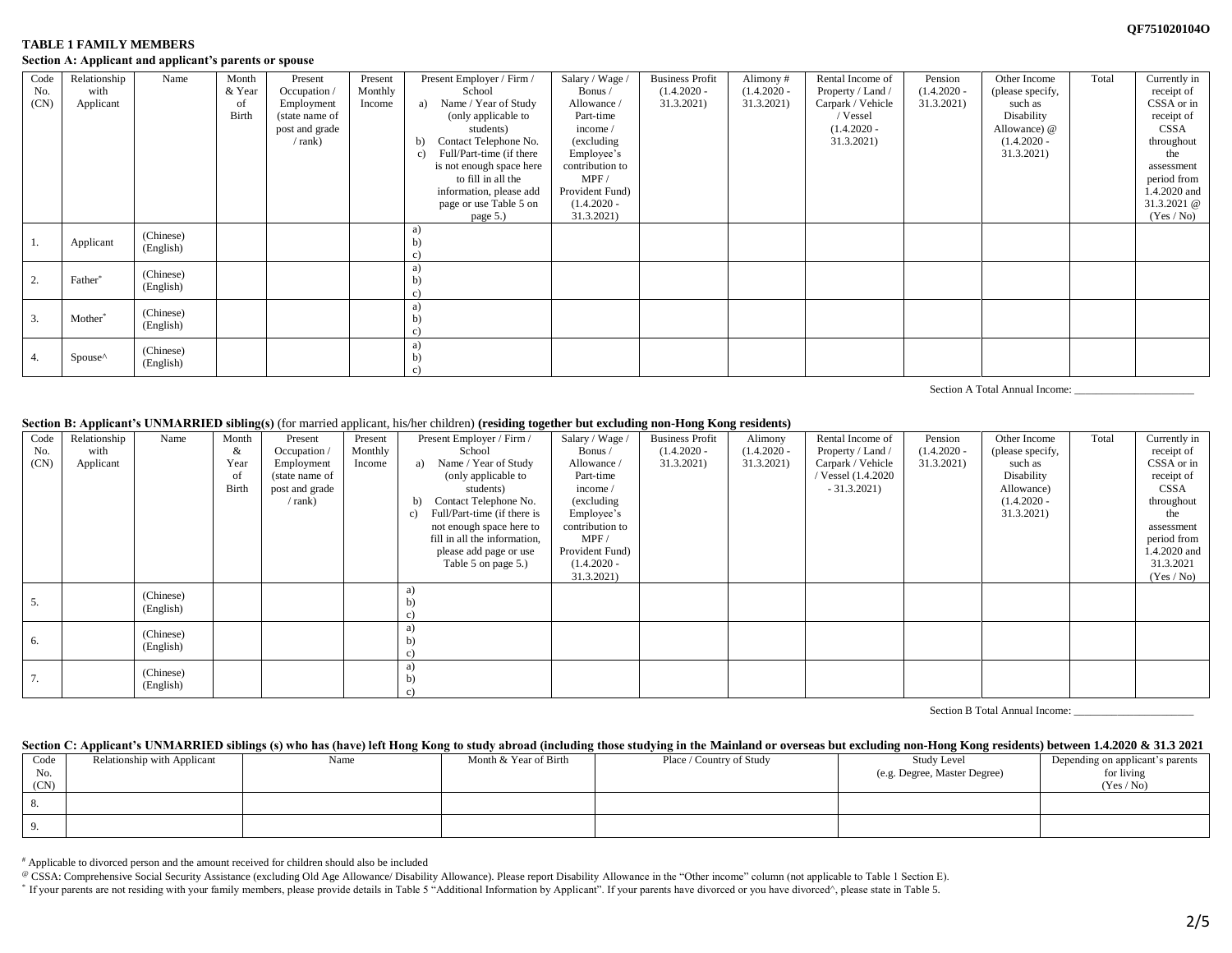#### **Section D Contribution from Any Person(s) to You and / or Your Family between 1.4.2020 & 31.3.2021**

Contribution from any person(s) to you and / or your family including any remittance, family expenses, alimony, mortgage payment, rental expenses, insurance payment, loan repayment, etc. provide by others (e.g. sibling liv parent, relative, friend, etc.) (including the amount reported in section F)

Total Amount of Contributions: \_\_\_\_\_\_\_\_\_\_\_\_\_\_\_\_\_\_\_\_\_\_\_

#### **Section E: Applicant's dependent grandparent(s) (excluding non-Hong Kong residents) - Status with at least 6 months between 1.4.2020 & 31.3.2021**

| Code | Name | Year of Birth | Sex | Resided with applicant / applicant's parent(s)* | Resided in premises owned / rented by | Resided in an elderly home AND the     | Currently in receipt of CSSA |
|------|------|---------------|-----|-------------------------------------------------|---------------------------------------|----------------------------------------|------------------------------|
| No.  |      |               |     |                                                 | applicant's parents*                  | expenses were <u>fully</u> paid by the | or in receipt of CSSA        |
| (CN) |      |               |     |                                                 |                                       | applicant's parent(s) or totally       | between 1.4.2020 &           |
|      |      |               |     |                                                 |                                       | supported by the applicant's           | 31.3.2021*                   |
|      |      |               |     |                                                 |                                       | $parent(s)*$                           |                              |
| 10.  |      |               |     |                                                 |                                       |                                        |                              |
| 11.  |      |               |     |                                                 |                                       |                                        |                              |

\*Please indicate "Yes" or "No" in the Box.

#### **Section F: Applicant's other family members (e.g. sibling living away, any person residing together but is not reported above) Status between 1.4.2020 & 31.3.2021**

| Code<br>No.<br>(CN) | Relationship with<br>Applicant | Name | Year of<br>Birth | <b>Marital Status</b> | <b>Residential Address</b> | Telephone No. | Occupation | Annual contribution (e.g. any<br>remittance, family expenses,<br>alimony, mortgage payment,<br>rental expenses, insurance<br>payment, loan repayment, etc.)<br>provided by others to your family | Depending on<br>applicant's parent(s)<br>for living* |
|---------------------|--------------------------------|------|------------------|-----------------------|----------------------------|---------------|------------|--------------------------------------------------------------------------------------------------------------------------------------------------------------------------------------------------|------------------------------------------------------|
| 12.                 |                                |      |                  |                       |                            |               |            |                                                                                                                                                                                                  |                                                      |
| 13.                 |                                |      |                  |                       |                            |               |            |                                                                                                                                                                                                  |                                                      |

\*Please indicate "Yes" or "No" in the Box.

## **TABLE 2 ASSETS (including those in Hong Kong and outside Hong Kong)**

#### **A) Property / Land / Carpark (including that vacant, rented out or self-occupied) possessed as at time of application**

| Code. No. or Name | Address of                                      | Use of Property /    | Date of Purchase | If self-occupied,                | Type of property | Area of Land /   | (a) Estimated   | Outstanding<br>(b) | (c) Percentage of | (d) Property Net          |
|-------------------|-------------------------------------------------|----------------------|------------------|----------------------------------|------------------|------------------|-----------------|--------------------|-------------------|---------------------------|
| of Owner(s) (e.g. | Property <sup><math>\land</math></sup> / Land / | Land / Carpark (e.g. |                  | please give details <sup>#</sup> | (domestic, shop, | Saleable Area of | Market Value as | Mortgage as at     | Ownership         | Value                     |
| CN2, CN3          | Carpark                                         | Self-occupied /      |                  |                                  | factory, office, | Property*        | at time of      | time of            |                   | Calculation               |
|                   |                                                 | Rented-out /         |                  |                                  | "Home Ownership" |                  | application     | application        |                   | $=\{[(a)-(b)] \times (c)$ |
|                   |                                                 | Vacant)              |                  |                                  | Scheme" flat,    |                  |                 |                    |                   |                           |
|                   |                                                 |                      |                  |                                  | "Sandwich Class" |                  |                 |                    |                   |                           |
|                   |                                                 |                      |                  |                                  | Housing Scheme"  |                  |                 |                    |                   |                           |
|                   |                                                 |                      |                  |                                  | flat, "Tenants   |                  |                 |                    |                   |                           |
|                   |                                                 |                      |                  |                                  | Purchase Scheme" |                  |                 |                    |                   |                           |
|                   |                                                 |                      |                  |                                  | flat etc.)       |                  |                 |                    |                   |                           |
|                   |                                                 |                      |                  |                                  |                  | $Sq$ ft*         |                 |                    |                   |                           |
|                   |                                                 |                      |                  |                                  |                  | $Sq$ ft*         |                 |                    |                   |                           |

 $\overline{\wedge}$  If you / your parents / your spouse reside in / own a village house / small house, please specify the storey (storys) owned by you / your parents / your spouse and the usage of each storey.

 $*$  Please indicate the code numbers (s) / name(s) of the family member(s) or the name(s) of relative(s) / friend(s) who live in the premises.

\*1m<sup>2</sup> approximately equals to 10.76 square feet.

#### **B) Vehicle / Vessel and Taxi / Public Light Bus License possessed as at time of application <sup>~</sup>**

| Code No or Name of<br>Owner(s) | Type and Registration No. (e.g. Vehicle<br><b>Registration Mark)</b> | Date of Purchase and Price | (a) Estimated Market Value as at time (b) Outstanding Mortgage as at time of<br>of application | application | Percentage of Ownership | Vehicle Net Value Calculation<br>(d)<br>$=\frac{5}{a}$ = (a)-(b)] x (c) |
|--------------------------------|----------------------------------------------------------------------|----------------------------|------------------------------------------------------------------------------------------------|-------------|-------------------------|-------------------------------------------------------------------------|
|                                |                                                                      |                            |                                                                                                |             |                         |                                                                         |

#### **C) Business Undertaking (with and without profit) possessed as at time of application <sup>~</sup>**

| Code No. or Name<br>of Business<br>Owner(s) | Name of Business | <b>Address of Business</b> | <b>Ownership of Business</b><br>Premises <sup>®</sup> | Nature of Business (e.g.<br>trading) | Business Registration No. | (a) Estimated Net Asset<br>Value as at time of<br>application | (b) Percentage of<br>Ownership | (c) Business Net Value<br>Calculation<br>$=$ \$ (a) x (b) |
|---------------------------------------------|------------------|----------------------------|-------------------------------------------------------|--------------------------------------|---------------------------|---------------------------------------------------------------|--------------------------------|-----------------------------------------------------------|
|                                             |                  |                            |                                                       |                                      |                           |                                                               |                                |                                                           |
|                                             |                  |                            |                                                       |                                      |                           |                                                               |                                |                                                           |

 $\circ$  If the business premises is self-owned, please report it in Part (A) of Table 2 as well.

<sup>~</sup> You may be required to provide documentary proofs upon request.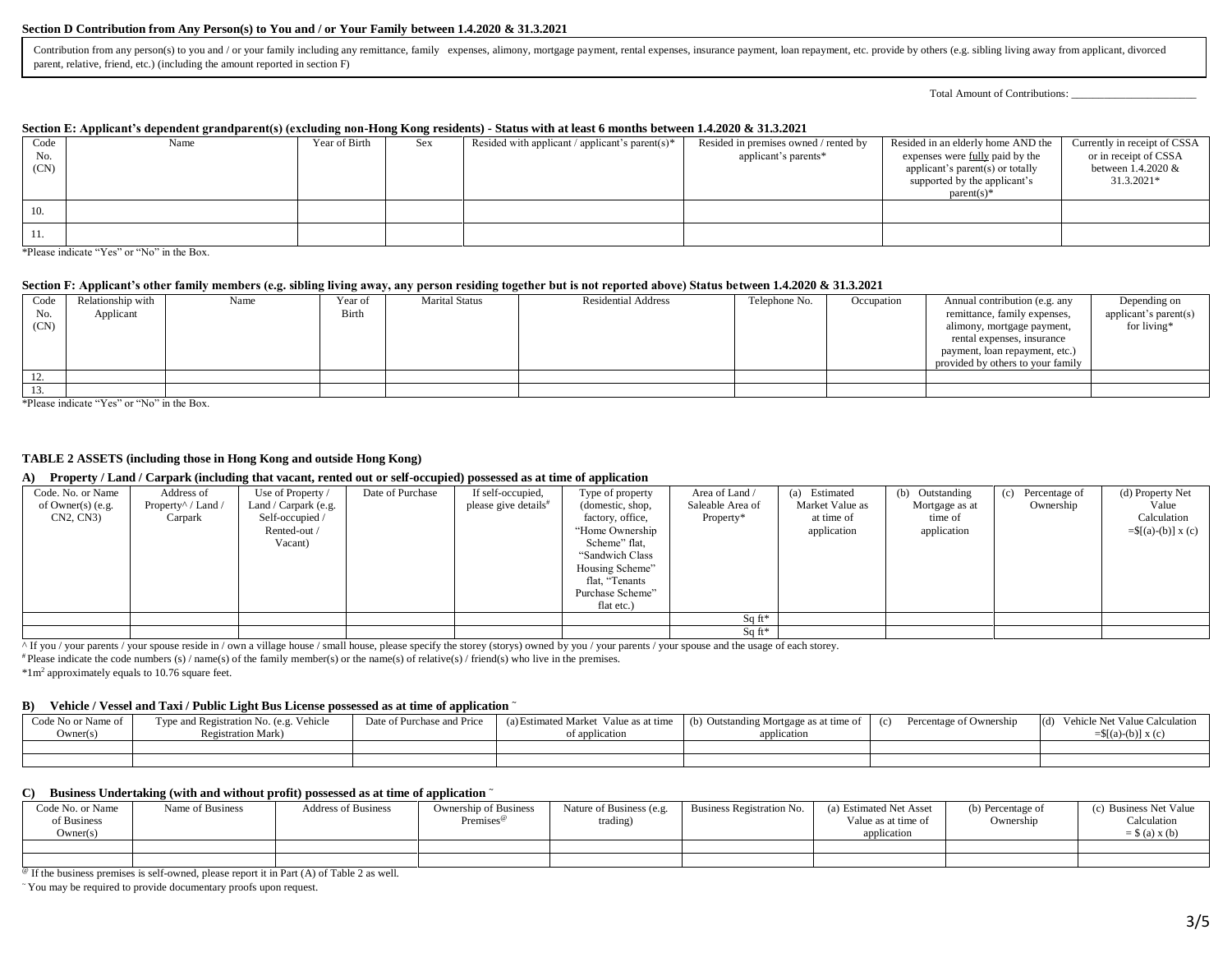#### **D) Investments**

(1) Investments account(s) possessed as at time of application in bank / securities company (including margin accounts) AND the value of investment items (e.g. shares, warrants, bonds, funds, unit trusts) and the cash **balance of account(s) (Please provide relevant supporting documents)**

| Code No. or    | Bank / Securities Company | Types of Investment Items                                                         | Value / Cash Balance as at time of application |
|----------------|---------------------------|-----------------------------------------------------------------------------------|------------------------------------------------|
| Name of Owner* |                           | Securities (shares / warrants, etc.) / Bonds / Funds / Account Cash Balance, etc. |                                                |
|                | Name:                     |                                                                                   |                                                |
|                | Account No.               |                                                                                   |                                                |
|                | Name:                     |                                                                                   |                                                |
|                | Account No.               |                                                                                   |                                                |
|                | Name:                     |                                                                                   |                                                |
|                | Account No.               |                                                                                   |                                                |
|                | Name:                     |                                                                                   |                                                |
|                | Account No.               |                                                                                   |                                                |
|                | Name:                     |                                                                                   |                                                |
|                | Account No.               |                                                                                   |                                                |

(2) Physical shares / Warrants possessed as at time of application (For share / warrants included in investment accounts which you have already reported above, it is not required to state in the below again.) (Please provi **documents to certify the quantity of investments owned)**

| Code No. or    | Physical Shares / Warrants | Quantity | Date of purchase |
|----------------|----------------------------|----------|------------------|
| Name of Owner* |                            |          |                  |
|                | Code:                      |          |                  |
|                | Name:                      |          |                  |
|                | Code:                      |          |                  |
|                | Name:                      |          |                  |
|                | Code:                      |          |                  |
|                | Name:                      |          |                  |
|                | Code:                      |          |                  |
|                | Name:                      |          |                  |

### E) Bank Deposits as at time of application (including savings / time / current / integrated accounts / club deposits in local and foreign currencies which are being held in individual / joint accounts. Time deposits which **mature date beyond the time of application also need to be included)\***

| Code No. or    | Name of Bank / Financial Institution | <b>Account Number</b> | Type of Account (e.g. Savings deposit) | Payroll Account (Yes / No) | Currency & Balance as at time of |
|----------------|--------------------------------------|-----------------------|----------------------------------------|----------------------------|----------------------------------|
| Name of Owner* |                                      |                       |                                        |                            | application                      |
| Applicant      |                                      |                       |                                        |                            |                                  |
| Father         |                                      |                       |                                        |                            |                                  |
| Mother         |                                      |                       |                                        |                            |                                  |
| Spouse         |                                      |                       |                                        |                            |                                  |
| Joint Accounts |                                      |                       |                                        |                            |                                  |
| Code No. or    | Name of Bank / Financial Institution | <b>Account Number</b> | Type of Account (e.g. Savings deposit) | Payroll Account (Yes / No) | Currency & Balance as at time of |
| Name of Owner  |                                      |                       |                                        |                            | application                      |
|                |                                      |                       |                                        |                            |                                  |
|                |                                      |                       |                                        |                            |                                  |

\*Please provide photocopies of documents that can identify the name of the holder of the account and the account number (e.g. the first page of a savings passbook) and photocopies of all bank accounts or monthly statements prior to the time of application. Please highlight all income-related transactions on the photocopies. If the mature date of time deposit does not fall on the time of application, you should still provide copies of the rel principal amount on it.

#### **F) Insurance Policy as at time of application (Savings / Investment linked insurance policy with cash value or dividends)<sup>~</sup>**

| Code No. or<br>Name of Policy | Name of Insurance Company | <b>Insurance Policy Code</b> | Purchase Date | Currency | Value as at time of application |
|-------------------------------|---------------------------|------------------------------|---------------|----------|---------------------------------|
| Holder                        |                           |                              |               |          |                                 |
|                               |                           |                              |               |          |                                 |
|                               |                           |                              |               |          |                                 |

For Official Use:

## **G) Others Assets (balance as at time of application)^**

| Code No. or   | `ash in hand (\$) | <b>Loan</b> to others $(\$)^{\sim}$ | Asset held in Trust for Others $(\$)^{\sim}$ | Asset Entrusted to Others (\$)~ | Gold / Silver (tael ounce) (please | Other assets (including betting |
|---------------|-------------------|-------------------------------------|----------------------------------------------|---------------------------------|------------------------------------|---------------------------------|
| Vame of Owner |                   |                                     |                                              |                                 | $\sim$ $\sim$<br>specity)          | account balance, etc.           |
|               |                   |                                     |                                              |                                 |                                    |                                 |
|               |                   |                                     |                                              |                                 |                                    |                                 |

For Official Use: \_\_\_\_\_\_\_\_\_\_\_\_\_\_\_\_\_\_\_\_\_\_\_\_

^ Such as cheques in transit, asset entrusted to others, etc.